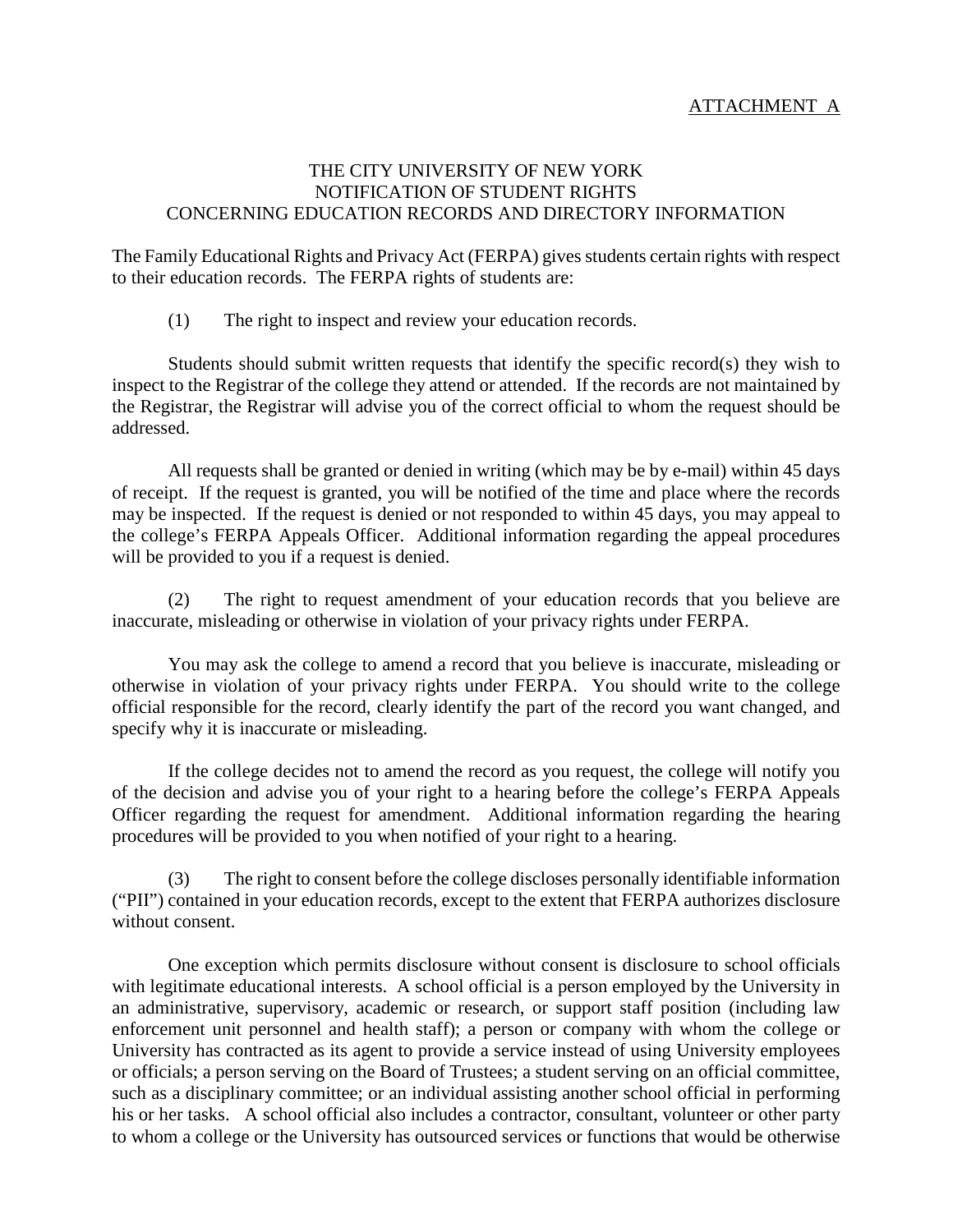performed by employees, as well as the State Comptroller and his or her agents and representatives for the purpose of conducting audits.

A school official has a legitimate educational interest if access is reasonably necessary in order to fulfill his or her professional responsibilities for the college.

Upon request, the college discloses education records without consent to officials of another college or school in which a student seeks or intends to enroll or has enrolled.

(4) The right to appeal the alleged denial of FERPA rights to the:

General Counsel and Vice Chancellor for Legal Affairs The City University of New York 205 East 42nd Street New York, New York 10017

(5) The right to file a complaint with the U.S. Department of Education concerning alleged failures by the college to comply with the requirements of FERPA. The name and address of the Office that administers FERPA are:

Family Policy Compliance Office U.S. Department of Education 400 Maryland Avenue, SW Washington, D.C., 20202-5920

**Directory Information:** The college will make this "directory information" concerning current and former students available to parties having a legitimate interest in the information: name, attendance dates (semesters and sessions, not daily records), photograph, 8-digit student ID number (but only if the identifier cannot be used to gain access to education records except when used in conjunction with one or more factors that authenticate the user's identity), enrollment status (full or part-time, undergraduate or graduate, etc.), level of education (credits completed), degree enrolled for and major field of study, participation in official recognized activities and sports (teams), height and weight (for members of athletic teams only), degrees, honors, and awards received. A current and former student's address, email address, and telephone number constitute directory information but disclosure of this information can only be made to employees of the University and its constituent colleges for the purpose of conducting legitimate University business, and it cannot be shared with individuals and organizations outside the University. By filing a form with the Registrar's Office, you may request that directory information not be released without your prior written consent. This form is available in the Registrar's Office and may be filed, withdrawn, or modified at any time.

**Disclosure without prior consent:** FERPA permits (and sometimes requires) the disclosure of PII from students' education records, without consent, if the disclosure meets certain conditions found in the FERPA regulations. Except for disclosures to school officials, disclosures related to some judicial orders or lawfully issued subpoenas, disclosures of directory information, and disclosures to the student, § 99.32 of FERPA regulations requires the institution to record the disclosure. Eligible students have a right to inspect and review the record of disclosures.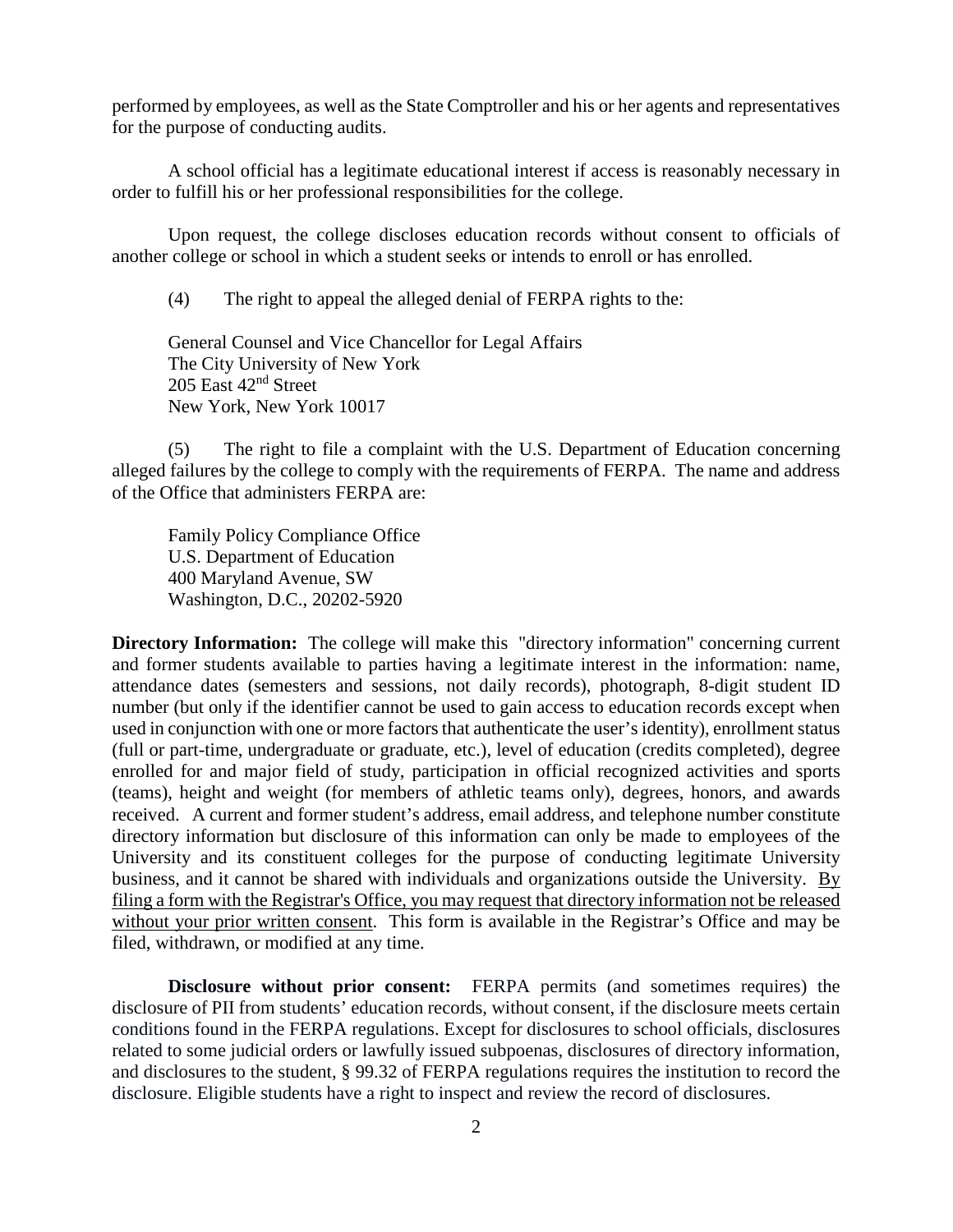In addition to school officials with legitimate educational interests and officials at certain other schools, the college may, consistent with more detailed guidance and limitations from FERPA, disclose PII from the education records without obtaining prior written consent —

- To the U. S. Comptroller General, Attorney General, or Secretary of Education.
- To certain State and Local educational authorities.
- In connection with an audit or evaluation of Federal- or State-supported education programs, or for the enforcement of or compliance with Federal legal requirements that relate to those programs.
- In connection with financial aid for which the student has applied or which the student has received, if the information is necessary to determine eligibility for the aid, the amount of the aid, or the conditions of the aid, or to enforce the terms and conditions of the aid.
- To organizations conducting studies for, or on behalf of, the school, in order to: (a) develop, validate, or administer predictive tests; (b) administer student aid programs; or (c) improve instruction.
- To accrediting organizations to carry out their accrediting functions.
- To the student's parents if the student is a dependent for IRS tax purposes.
- To comply with a judicial order or lawfully issued subpoena.
- To appropriate officials in connection with a health or safety emergency.
- To a victim of an alleged perpetrator of a crime of violence or a non-forcible sex offense.
- To the general public, the final results of a disciplinary proceeding, if the college determines the student is an alleged perpetrator of a crime of violence or non-forcible sex offense and has committed a violation of the college's policies with respect to these allegation.
- To parents of a student under age 21 regarding the student's violation of any law or college rule governing the use or possession of alcohol or a controlled substance if the college determines the student committed a disciplinary violation.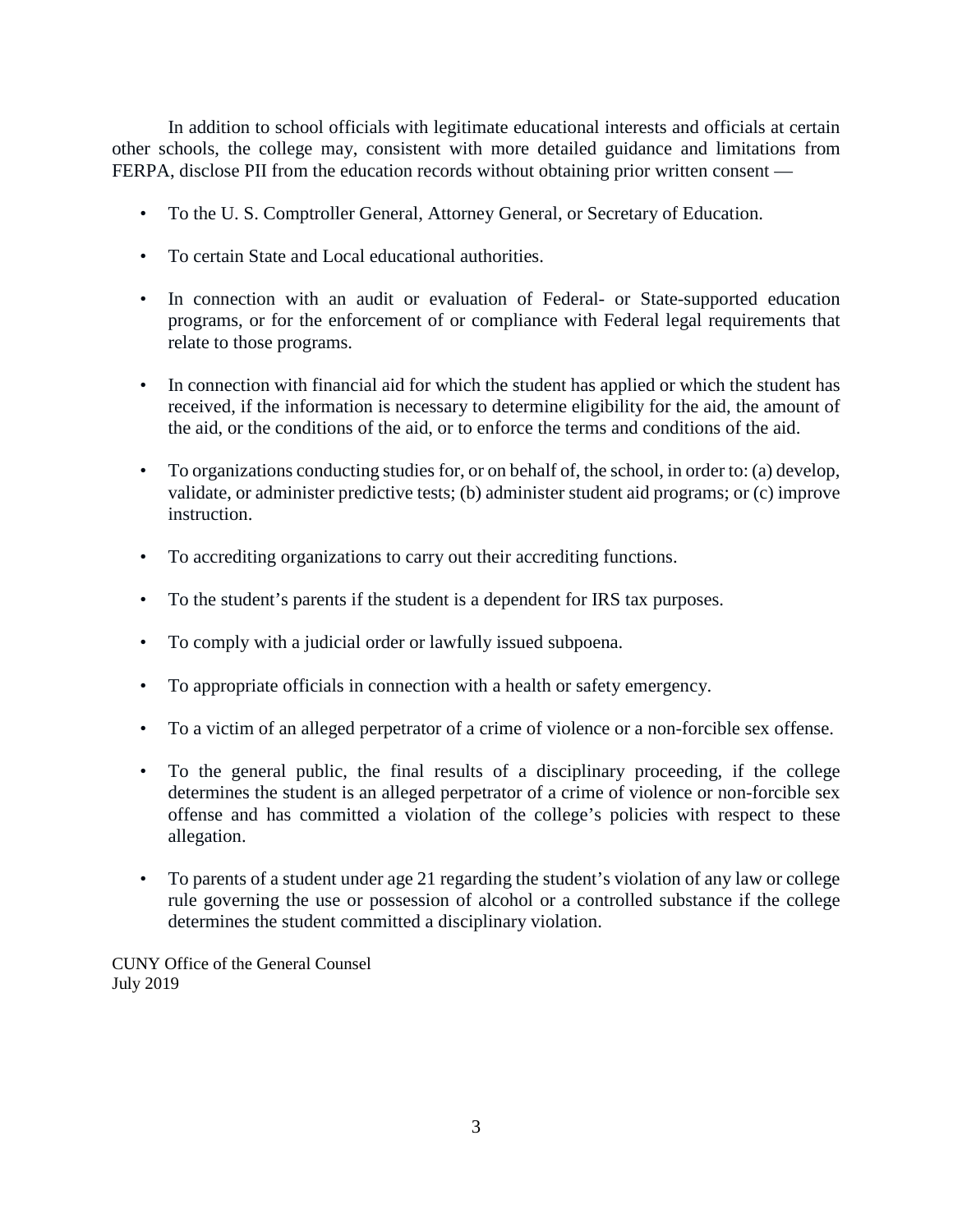#### THE CITY UNIVERSITY OF NEW YORK

# FERPA RELEASE FORM PERMISSION FOR ACCESS TO EDUCATIONAL RECORDS

Students who wish to grant third parties, including parents, access to educational records maintained by the student's college should use this form, which requires a date and signature. Electronic signatures are acceptable only if the College is able to identify and authenticate the student as the source of the release.

The Family Educational Rights and Privacy Act (FERPA) prohibits access to, or release of, educational records or personally identifiable information contained in such records without the written consent of the student. This prohibition is subject to certain exceptions. For more information about FERPA, see [https://www2.cuny.edu/wp-content/uploads/sites/4/page](https://www2.cuny.edu/wp-content/uploads/sites/4/page-assets/about/administration/offices/legal-affairs/policies-procedures/FERPA-2.pdf)[assets/about/administration/offices/legal-affairs/policies-procedures/FERPA-2.pdf](https://www2.cuny.edu/wp-content/uploads/sites/4/page-assets/about/administration/offices/legal-affairs/policies-procedures/FERPA-2.pdf)

Student Name (Please Print): \_\_\_\_\_\_\_\_\_\_\_\_\_\_\_\_\_\_\_\_\_\_\_\_\_\_\_\_\_\_\_\_\_\_\_\_\_\_\_\_\_\_\_\_\_\_\_\_\_\_\_\_\_

8-digit Student ID Number \_\_\_\_\_\_\_\_\_\_\_\_\_\_\_\_\_\_\_\_\_\_\_\_\_\_\_

I, the undersigned, hereby authorize \_\_\_\_\_\_\_\_\_\_\_\_\_\_\_\_\_\_\_\_\_\_\_ College of The City University of New York, to release the following educational records and information (identify records or types of records; "all records" is not sufficient):

\_\_\_\_\_\_\_\_\_\_\_\_\_\_\_\_\_\_\_\_\_\_\_\_\_\_\_\_\_\_\_\_\_\_\_\_\_\_\_\_\_\_\_\_\_\_\_\_\_\_\_\_\_\_\_\_\_\_\_\_\_\_\_\_\_\_\_\_\_\_\_\_\_\_\_\_\_\_ \_\_\_\_\_\_\_\_\_\_\_\_\_\_\_\_\_\_\_\_\_\_\_\_\_\_\_\_\_\_\_\_\_\_\_\_\_\_\_\_\_\_\_\_\_\_\_\_\_\_\_\_\_\_\_\_\_\_\_\_\_\_\_\_\_\_\_\_\_\_\_\_\_\_\_\_\_\_ \_\_\_\_\_\_\_\_\_\_\_\_\_\_\_\_\_\_\_\_\_\_\_\_\_\_\_\_\_\_\_\_\_\_\_\_\_\_\_\_\_\_\_\_\_\_\_\_\_\_\_\_\_\_\_\_\_\_\_\_\_\_\_\_\_\_\_\_\_\_\_\_\_\_\_\_\_\_

These records should be released to the following person/agency (identify name and address of person/agency to receive information):

\_\_\_\_\_\_\_\_\_\_\_\_\_\_\_\_\_\_\_\_\_\_\_\_\_\_\_\_\_\_\_\_\_\_\_\_\_\_\_\_\_\_\_\_\_\_\_\_\_\_\_\_\_\_\_\_\_\_\_\_\_\_\_\_\_\_\_\_\_\_\_\_\_\_\_\_\_\_ \_\_\_\_\_\_\_\_\_\_\_\_\_\_\_\_\_\_\_\_\_\_\_\_\_\_\_\_\_\_\_\_\_\_\_\_\_\_\_\_\_\_\_\_\_\_\_\_\_\_\_\_\_\_\_\_\_\_\_\_\_\_\_\_\_\_\_\_\_\_\_\_\_\_\_\_\_\_

\_\_\_\_\_\_\_\_\_\_\_\_\_\_\_\_\_\_\_\_\_\_\_\_\_\_\_\_\_\_\_\_\_\_\_\_\_\_\_\_\_\_\_\_\_\_\_\_\_\_\_\_\_\_\_\_\_\_\_\_\_\_\_\_\_\_\_\_\_\_\_\_\_\_\_\_\_\_ \_\_\_\_\_\_\_\_\_\_\_\_\_\_\_\_\_\_\_\_\_\_\_\_\_\_\_\_\_\_\_\_\_\_\_\_\_\_\_\_\_\_\_\_\_\_\_\_\_\_\_\_\_\_\_\_\_\_\_\_\_\_\_\_\_\_\_\_\_\_\_\_\_\_\_\_\_\_ \_\_\_\_\_\_\_\_\_\_\_\_\_\_\_\_\_\_\_\_\_\_\_\_\_\_\_\_\_\_\_\_\_\_\_\_\_\_\_\_\_\_\_\_\_\_\_\_\_\_\_\_\_\_\_\_\_\_\_\_\_\_\_\_\_\_\_\_\_\_\_\_\_\_\_\_\_\_

\_\_\_\_\_\_\_\_\_\_\_\_\_\_\_\_\_\_\_\_\_\_\_\_\_\_\_\_\_\_\_ \_\_\_\_\_\_\_\_\_\_\_\_\_\_\_\_\_\_\_\_\_\_\_\_\_\_\_\_\_\_\_\_\_\_\_

These records are being released for the purpose stated below:

Student's signature Date: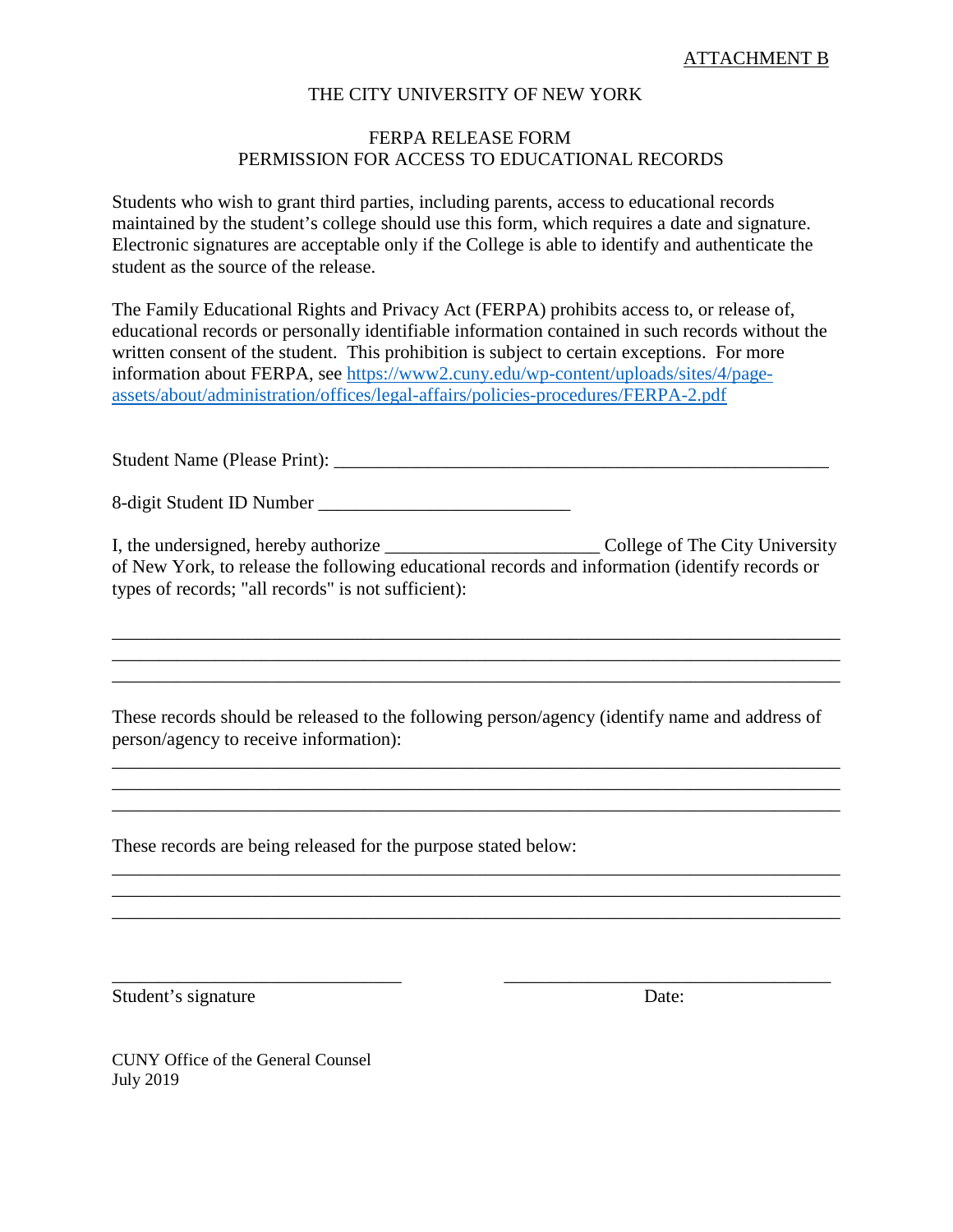# DIRECTORY INFORMATION NON-DISCLOSURE FORM

This form must be filed with the Registrar's Office if you do not wish directory information to be disclosed without your prior consent (see the University's definition of directory information below.) Directory information otherwise may be made available to any parties to whom the University wishes to provide it. The instructions on this form may be changed at any time by filing a new form with the Registrar's Office. You should initial the appropriate spaces.

Name of student:

Student ID number: \_\_\_\_\_\_\_\_\_\_\_\_\_\_\_\_\_\_\_\_\_\_\_\_\_\_\_\_\_\_

A. \_\_\_\_\_\_\_ I DO NOT WANT DIRECTORY INFORMATION DISCLOSED WITHOUT MY PRIOR CONSENT. (If you initial this space you do not have to fill out the rest of this form, but must date and sign below.)

B. I want my prior instructions not to release directory information withdrawn. I now authorize the college to release my directory information.

Dated: \_\_\_\_\_\_\_\_\_\_\_\_ Signed: \_\_\_\_\_\_\_\_\_\_\_\_\_\_\_\_\_\_\_\_\_\_\_\_\_\_\_\_\_\_\_\_\_

Directory information consists of a student's: (a) Name; (b) Address\*; (c) email address\*; (d) Telephone number\*; (e) Attendance dates (semesters and sessions, not daily records); (f) Photograph; (g) 8-digit student ID number (but only if the identifier cannot be used to gain access to education records except when used in conjunction with one or more factors that authenticate the user's identity); (h) Enrollment status (full or part-time, undergraduate or graduate, etc.); (i) Level of education (credits completed); (j) Degree enrolled for and major field of study; (k) Participation in officially recognized activities and sports (teams); (l) For members of athletic teams only, height and weight; (m) Degrees, honors and awards received. \*Address, email address and telephone number may be released only to employees of the University and its constituent colleges for the purpose of conducting legitimate University business. They may not be shared with individuals and organizations outside the University.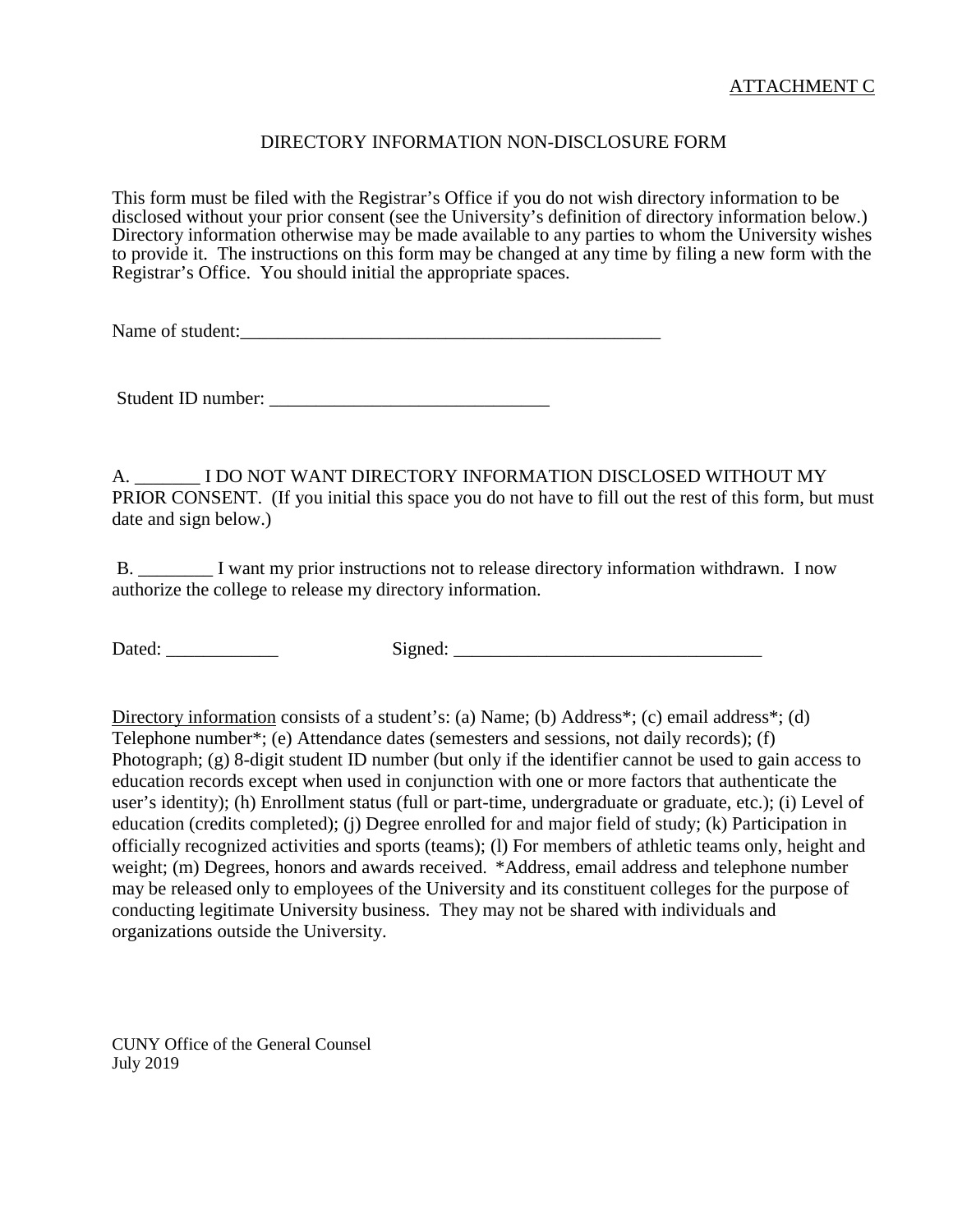#### ATTACHMENT D

# COLLEGE DENIAL OF APPEAL FOR ACCESS TO RECORDS

Date:

Dear Student:

Your appeal for access to student records has been denied. You requested access to (state specific or general category of records).

The reason for the denial of your appeal is that (provide reasons, such as the records do not exist, the records have been discarded, you are not entitled to access because, *e.g.*, cite exception such as confidential letters of reference, psychologist's records, etc.).

You may appeal within 30 days of the date of this letter. A form that may be used is available on the Office of the General Counsel under FERPA Forms ( as Attachment E).

Office of the General Counsel and Vice Chancellor for Legal Affairs The City University of New York 205 East  $42<sup>nd</sup>$  Street,  $11<sup>th</sup>$  floor New York, New York 10017

Yours truly,

FERPA Appeals Officer